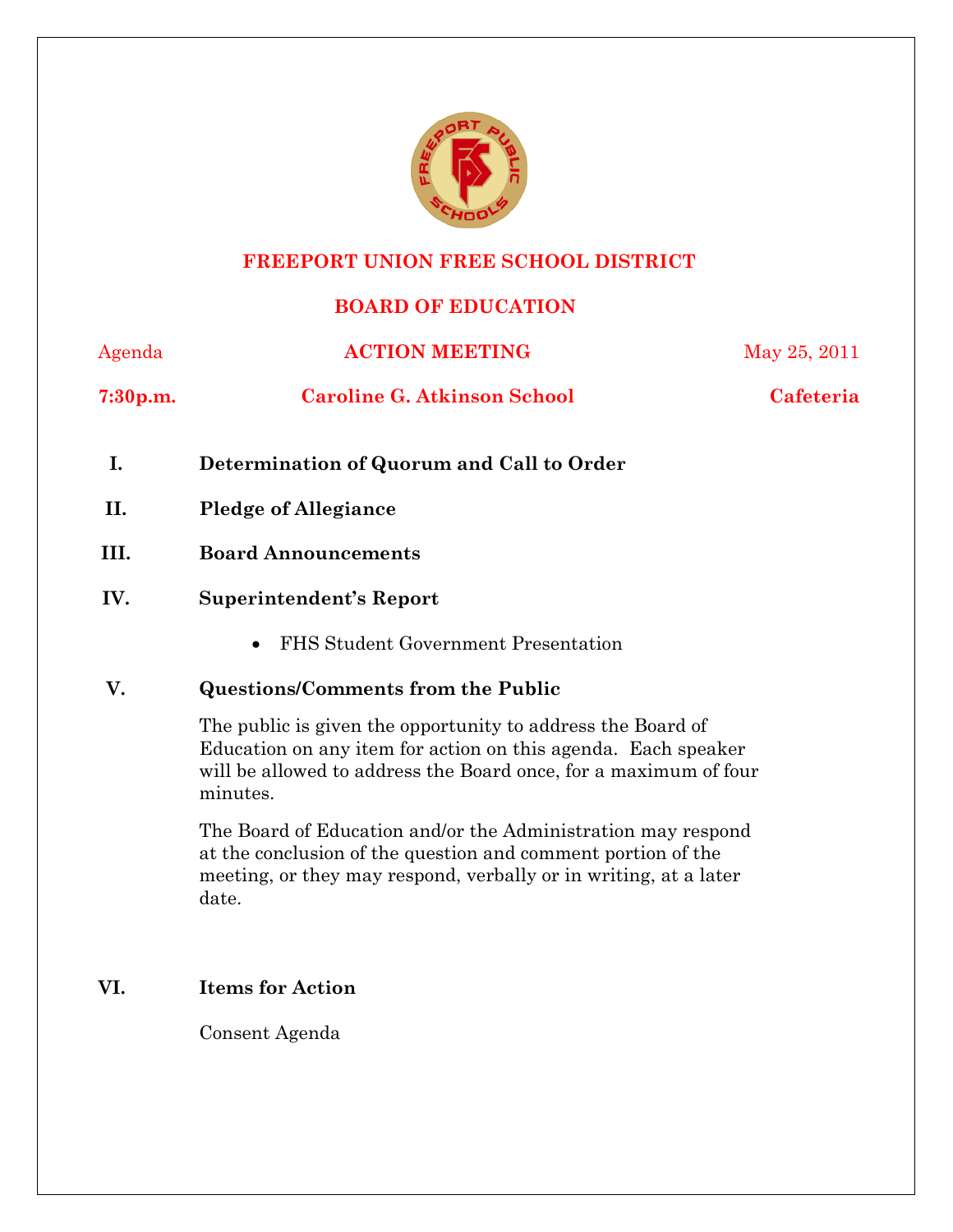# **Consent Agenda Items:**

#### *Acceptance of the Minutes*  $\mathbf{A}$ **BE IT RESOLVED that the Board of Education of the Freeport Union Free School District hereby approves the following items; A; B 1, 2, 3, 4, 5, 6; C 1.**

## **Consent Approve**

 **AA. Consent - Approve** 

**A.** Acceptance of the Minutes of the Board of Education

#### **B. Personnel Actions**

- 1. Leave of Absence
- 2. Resignation
- 3. Termination of Staff
- 4. Abolishment of a Position and Excessing of Staff
- 5. Administrative Appointments
- 6. Appointment of Co-curricular Staff

### **C. Education**

1. Acceptance of the Minutes from the Committees on Special Education and Preschool Education

#### **VII. Other Items for Action Personnel**

**A.**  1. Retirement of Staff

#### **B. Education**

- 1. Setting of the Annual Reorganization Meeting Date
- 2. Adoption of the 2011-2012 Board Meeting Calendar
- 3. Resolution to Approve Student Travel to Norfolk Virginia

# **VIII. A. Finance**

- 1. Acceptance of Donations
- 2. Acceptance of a Gift
- 3. Transportation Contract Extension
- 4. Approval of BOCES Cooperative Transportation Agreement
- 5. Authorization to Participate in Long Island Food Service Cooperative Bids
- 6. FHS HVAC Bid Award